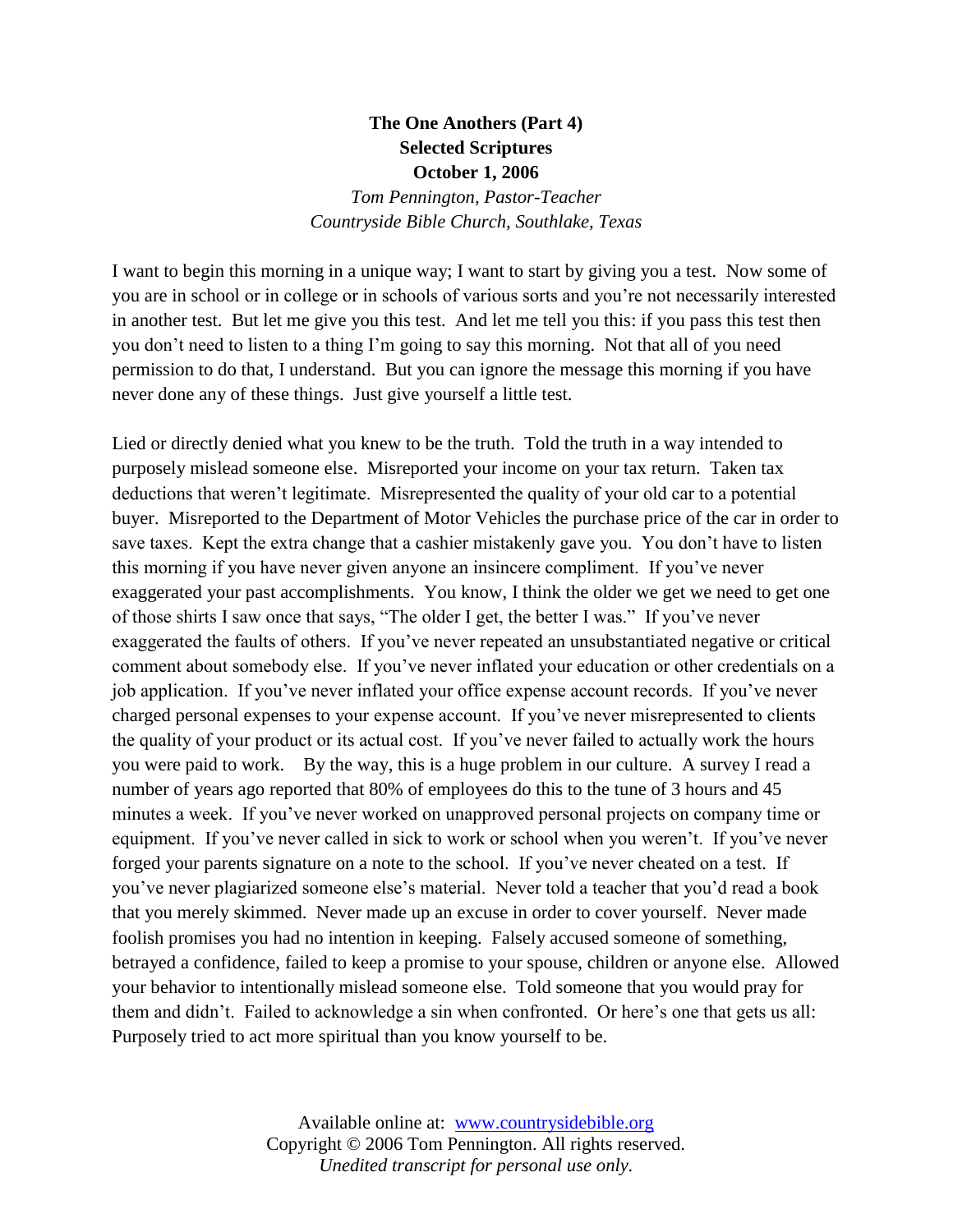You know, by a Biblical definition, all of those things that I've just read to you and many more, those are just a few samples, are different forms of lying. As you can see, not being truthful is pervasive in the human condition. That's what Paul says, isn't it, in his indictment of all humanity in Romans chapter 3? You remember in Romans 3, he begins with those general expressions of depravity. Romans 3:10, "there is none righteous, not even one; none who understands, none who seeks for God; all have turned aside, together they have become useless; none who does good, not even one." And when he gets to the specifics, the very first sin that he identifies is in Romans 3:13 and it's lying, he says, "their throat is an open grave, and with their tongues they keep deceiving." That, folks, is what we are by nature. But we have been redeemed and the constant message of Scripture is that those who know God must deal only in the truth.

We're studying the New Testament commands that we usually refer to as the "One Anothers." We're looking not at every one of them but at the vast majority of them and we've organized most of the fifty or so commands that we're to be or to do something to one another into four categories and I've labeled those four categories as number one: motivation; our motive is to be love. Number two: occupation; we are to be occupied with serving and building others up. Last week we looked at orientation; how are we to think about others.

And today we come to the fourth category: conversation. You see, the Scripture has a lot to say about our words. Now I know what you're thinking because I found myself thinking the same thing this week. Do we really need to talk about the tongue again? Hasn't James beat us up enough already? I mean, I don't know about you but I'm still a little bloody and bruised from James 1 and James 3 and James 4. But there's a difference. What we have seen in our study of James is primarily the problems with our tongue, the sins of our speech; that is how we tear each other down with our words.

It's hard for me to use that expression without thinking a number of years ago, one of our girls said something that was less than kind to another one of our girls and Sheila asked them, "Girls are we supposed to tear each other down with our words?" Well, "Oh no…" one answered right away with a very proud smile. "Oh no, we're not supposed to tear each other down, we're supposed to tear each other up." You know, unfortunately a lot of Christians think exactly like that.

Now as we examine what the One Anothers command us about our speech, about our tongue, we learn primarily how we should speak, how we are supposed to use our tongues. You see, James told us the destructive power of the tongue, the One Anothers point to the constructive power of the tongue. The same tongue that can tear other people down or up, whichever you like is the same tongue that can, by God's grace, build others up. The unregenerate tongue, as we learned, is like a drawn sword eager to wound and to kill and to maim. But the believer's tongue can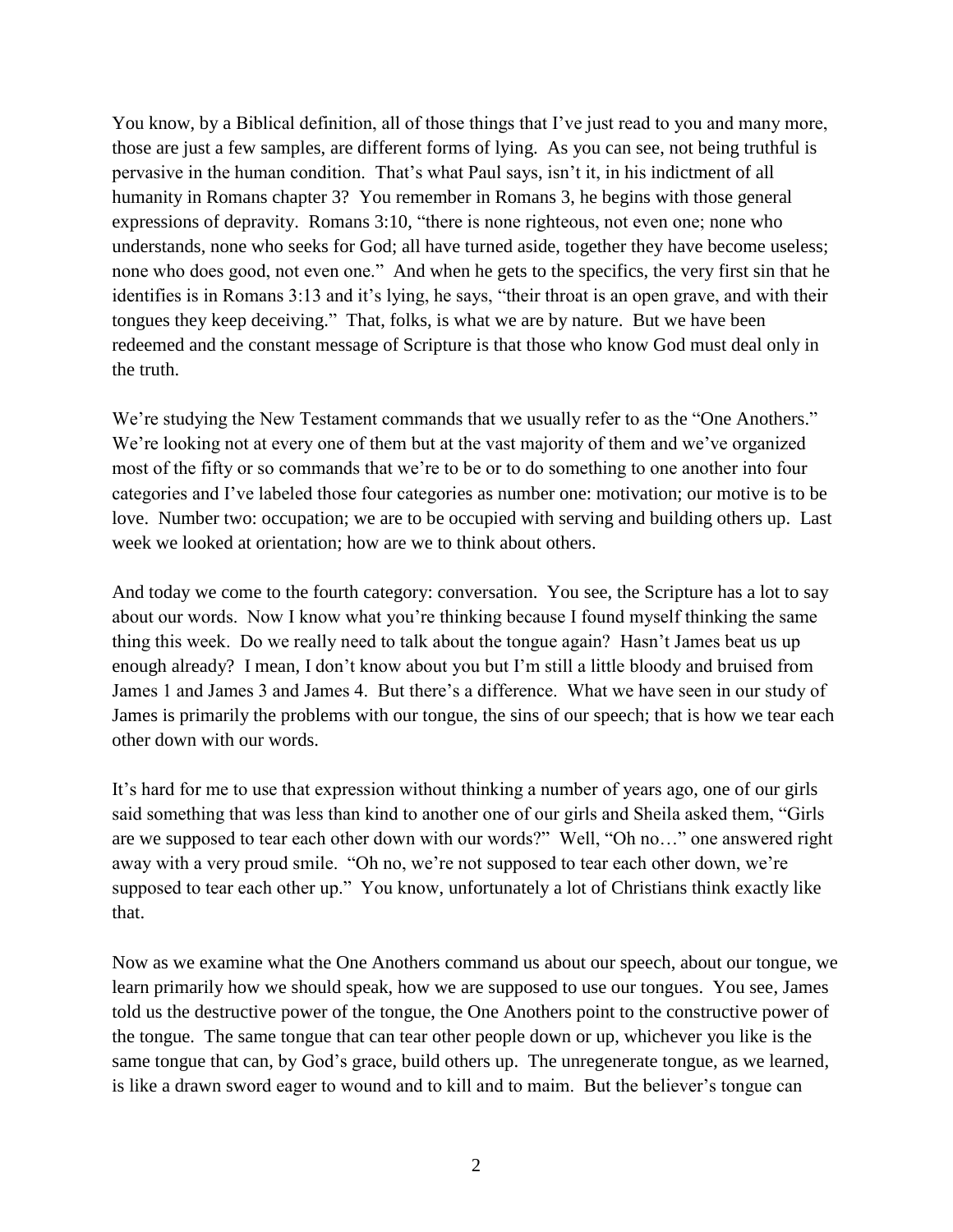become a trowel in the hand of God to build others up; to build up the lives around us. This is what we're commanded to do.

As we begin our study this morning, turn with me to Ephesians chapter 4. I want us to look at the big picture of the fact that our tongues can be constructive before we look at specifically how they can be constructive. In Ephesians 4:29, we find a verse that a year and a half we studied in our study on marriage and family. This verse sets out for us the tone for all communication regardless of its context; whether in the family or in the church or at work or wherever it is this is what our communication is to be like. This verse lays out the foundational mandate that should govern the content of what we say in literally every human relationship. Notice what he says, in verse 29, "Let no unwholesome word proceed from your mouth…" [no rotten word] "but only such a word" [only, notice that, exclusively] "such a word as is good for edification according to the need of the moment, so that it will give grace to those who hear." Notice that expression, "only such a word as is good for edification."

Now if you were here a couple of weeks ago you should recognize that word, "edification." It literally means "to build a structure, to build a building." But figuratively, it refers to building others up. That is, to promoting another Christian's spiritual health and growth. You remember a couple of weeks ago as well, we discovered our primary occupation as we interact with each other, the occupation of our interaction is to serve, number one, and to build up, number two. Well, the ways we build others up; there're really only two ways we can build others up. One of those is by our example, but the primary way we build others up is with our words and that's what Paul is saying in Ephesians 4:29. You are to use your mouth for edification, to build others up. Our tongues are supposed to be instruments in God's hands that build one another up or promote each other's spiritual health and growth. We are to speak in such a way as to build others up.

Now how can we do that? How is it that we can use our tongues to build others up? Well, when we examine the passages in the New Testament, and the commands, the One Anothers that deal with speech, how we're to speak to one another. You discover that there are essentially three basic commands concerning how we should speak to each other. And if we obey those three basic commands, we *will* build up one another by what we say and so we're going to look at those three commands of how to use our tongues to build others up. Because the first one is such an important theme in Scripture and because it's so contrary to our nature and who we are as unbelievers and to our flesh as believers, I want us to spend our time this morning looking only at the first in great detail. And next week, Lord willing, two weeks from today we'll look at the other two basic commands. But this morning, let's look at the first basic command of how we are to speak to one another.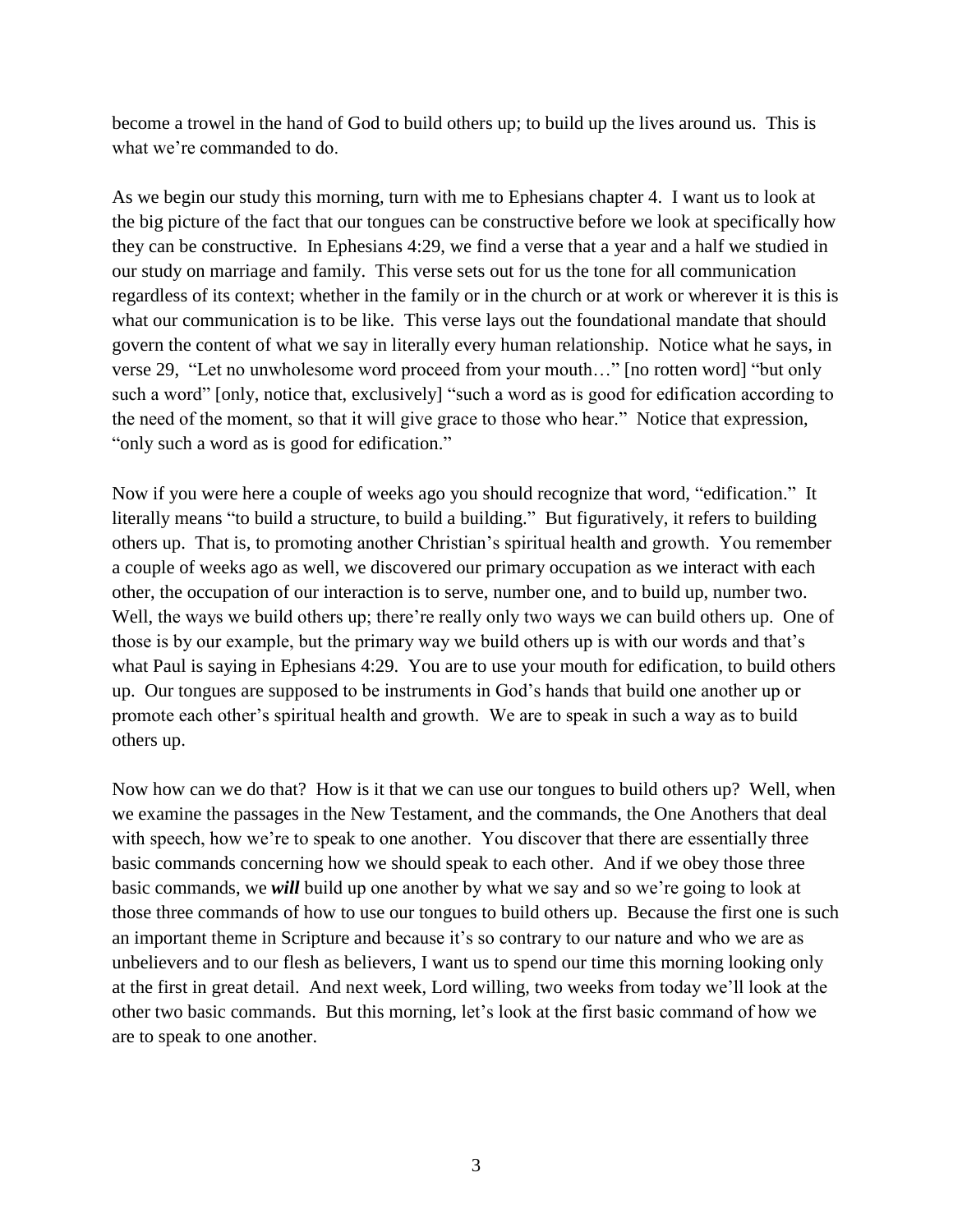The first command is be truthful. Be truthful. Now this is absolutely foundational. Turn with back just a couple of verses there to Ephesians 4, if you're still in in the book of Ephesians. Ephesians 4:25. Here is one of those verses in the New Testament that drives home this responsibility to each other. "Therefore, laying aside falsehood, speak truth each one of you with his neighbor, for we are members of one another." Notice he begins with the word "therefore" which, of course, connects it to the context. Just before this, Paul has been laying out those great principles of sanctification that we've studied together. How is it that you and I, as Christians, are made more like Christ? It doesn't happen by osmosis, it doesn't happen by a divine spiritual zap. It happens by our seeking to do and experience three realities.

We looked at them in great detail, if you weren't here when we looked at the process of true biblical change; how it is that God changes us in sanctification I encourage you to get those four messages or go online and listen because that is so foundational to even what we're talking about this morning. But let me give you a brief review. Essentially, our responsibility in sanctification or the process may be a better way to say the sanctification involves three parts. The first is to put off, put off. Verse 22, "that, in reference to your former manner of life, you lay aside (or put off) the old self." You've been made a new person, he says, I want you to take off the clothes that are suited only to the old person you used to be. Verse 23 is the second part, "be renewed in the spirit of your mind…" And the third part is in verse 24, "put on the new self which in the likeness of God has been created in righteousness and holiness of the truth." Paul is saying there was a spiritual reality that happened at the moment of your salvation. The old you died and the new you was brought to life by Jesus Christ. But you still retain your flesh, there's still a part of you that remains unredeemed and you must throughout life be in the process of putting off those things that are a part of who you used to be and a part of that flesh of being renewed in your thinking by the Word of God and the Spirit of God and then putting on the virtue that should be in the place of that vice. So that's the context, he says, "Therefore," verse 25, now that you understand that process let me apply it to one very specific sin, "laying aside falsehood…"Stop there for a moment. Here's the first part. Here's the here's the application of the principles he gave in the preceding verses to the issue of how we use our tongues. He says I want you to lay aside falsehood. The word picture behind lay aside is what you and I would do with a piece of clothing. If I were to take off my coat this morning and lay it here on the stage that's the Greek word. I've laid it aside. In fact, it's used this way of taking off clothing in Acts 7:58, where we're told that after they had driven Stephen out of the city, "they began stoning him; and the witnesses laid aside their robes at the feet of a young man named Saul." It simply means "to lay aside." This became a common New Testament picture or description of the process of sanctification of becoming holy.

Now, the Greek tense or the tense of the Greek verb here for lay aside, could be translated something like this: be done with lying, take it off once and for all. Now, that doesn't mean that you in a moment are never tempted to lie again and never choose to lie again. What it means is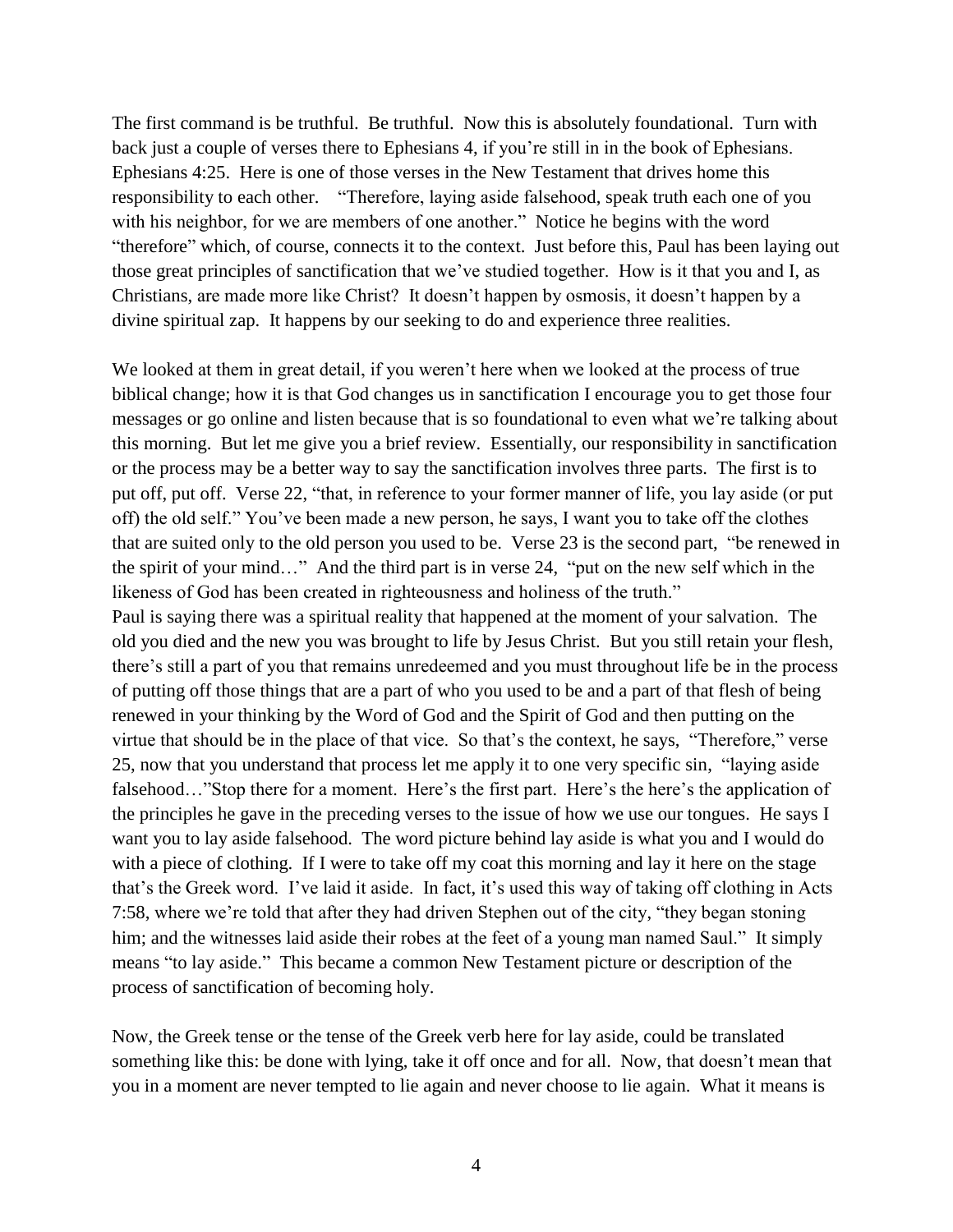this, you reach a decisive point in your life as a Christian when you come to understand that God hates this, that it's wrong and you make a determination, a resolve to lay it aside in your life and pursue the truth. Specifically, here, the believer is to lay aside as a coat the practice of in any way distorting the truth. And instead, notice what Paul says he's to do: speak the truth.

Now, you'll notice that the word "speak the truth each one of you with his neighbor" are in all capitals in our New American Standard and that's because it's a quotation from the Old Testament. Specifically, this is quoted from the Septuagint translation of Zechariah 8:16, where God is telling His people through the prophet Zechariah that they are to manifest their repentance by speaking truth with one another. Now in this case, this is interesting, in this case, the verb tense of speak truth, describes a continual habit which characterizes the life. So we're to decide to lay off the falsehood and then we are, by a practice of habit, be speaking the truth as a habit of life.

This verse, by the way, encapsulates that principle of sanctification we just read about in the previous, verses doesn't it? Lay aside, be renewed and put on. You know what Paul is saying? I want you to stop lying. I want you to stop the falsehood, stop being deceitful, stop doing those things. Lay it aside. Make a determination to stop. Then I want you to be renewed in your thinking. That is, I want you to search out the Scripture and allow the Spirit of God through the Word of God to change your thinking about lying, to change your thinking about the truth and to give you a fresh resolve and desire to pursue it. And then I want you to pursue the path of obedience. I want you to speak the truth. Be speaking the truth. Listen folks, this is where our part of sanctification comes in. We have to pursue the path of obedience and as we try to obey as you and I determine to try to tell the truth and when we catch ourselves in the midst of a lie, we stop ourselves and correct immediately with that person, no that's not entirely right, let me tell you this. As we seek to obey, God does something that we could never do and that is He changes us at the most basic level. We can't change our hearts, but we can seek to obey God in the strength of the Spirit and as we demonstrate that effort and that willingness to change, God changes us. The best way to kill lying is by becoming known for telling the truth.

Where do you start? Well, you start by confessing and forsaking the sin of lying. It's a serious thing as we'll see in a moment. It's not a little thing. We can laugh about some of those things I read on the list earlier on but it's not a light thing to God. Confess and forsake the sin of lying. But don't stop there. Secondly, confess and forsake the sins of the heart that are behind the lie; the sins of the heart that are behind that lie. You see, when we lie that's an external action, really. There's some sin of the heart that led us to that lie. Now, I'm not going to spend a lot of time here, but let me just give you a couple of examples.

Why did Abraham lie about Sarah, his wife? Because he was afraid, he was afraid of what might happen to him if he told the truth. He might end up getting killed and sometimes when we lie,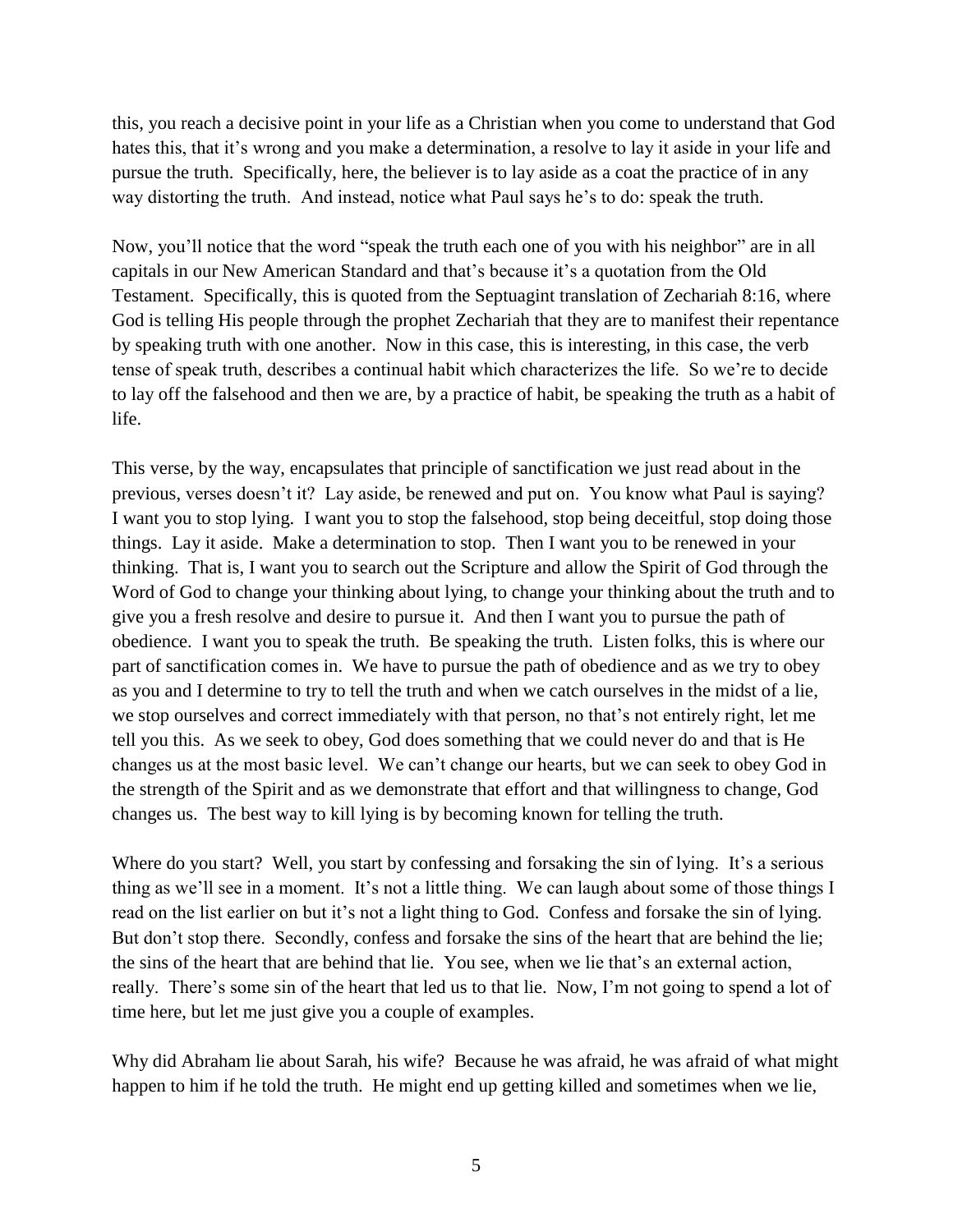it's out of fear of what might happen; the consequences of telling the truth. What about Ananias and Sapphira in Acts chapter 5, why did they lie about that piece of land and the full price? Because they wanted to look good, they wanted everybody to think that they were actually bringing the entire proceeds of the land and laying it at the Apostles feet and so they lied. They lied simply because their pride wanted them to look good. Sometimes we do the same thing. We lie, we make up stories about ourselves and how great we once were to make ourselves look good. So we can't just deal with the fruit of lying, we must deal with the root which is the sin of the heart that led us down the path to lie.

And thirdly, we must determine before God, and with His help, not to deny or contradict the truth in the future. We must choose to get on the path of obedience. That's how you start to deal with the sin of lying and telling the truth. We must all become known as truth tellers. Now, let me give you a couple of warnings; you see when people hear that you need to tell the truth, they take that and they warp it a little bit. Let me give you several warnings about telling the truth, what this doesn't mean.

Speaking the truth, number one, is no excuse for brutal and brash communication. Absolutely no excuse for using words like a sledge hammer to beat other people up. Yesterday, my daughter brought a cartoon into my office while I was studying. It was of a wife asking her husband the question that every husband dreads, "Honey, does this dress make me look fat?" Well, in the cartoon, the second frame the man responds and I don't suggest that you try this at home, men. His response was, "No, your fat makes you look fat." The last frame in the cartoon shows the man bloodied and near death and the little balloon coming out of his mouth is, "So much for candor." That's not what we're talking about. The Bible tells us we are to speak the truth in what? Love, Ephesians 4:15. So it's not a license to use brutal and brash communication.

Let me give you a second warning about telling the truth. Telling the truth does not require you to break a confidence or reveal legitimate secrets. Number three, it does not demand, and this is a key one, that we dump all our bad attitudes and hatreds on those who we whom we dislike. You know, we have all this stuff inside us, well I'm just going to be honest. Let me tell you what I think about you, buddy. I'm just being honest. The Bible told me to be honest. We should, instead, confess our wrong attitude and seek to put them off. That's not honesty, that's a pseudo honesty; it's actually hatred.

And warning number four, while we are readily to admit that we sin, truthfulness does not require us to broadcast detailed accounts of our sin to those who don't know about the sin and are not part of the solution. You know some Christians, I think ,misunderstand this and I think that can be very hurtful. You only need to reveal the sin to those against whom you've sinned, seeking their forgiveness or those who can genuinely be part of the solution. Again, not the fact that you sin, but the details of the sin.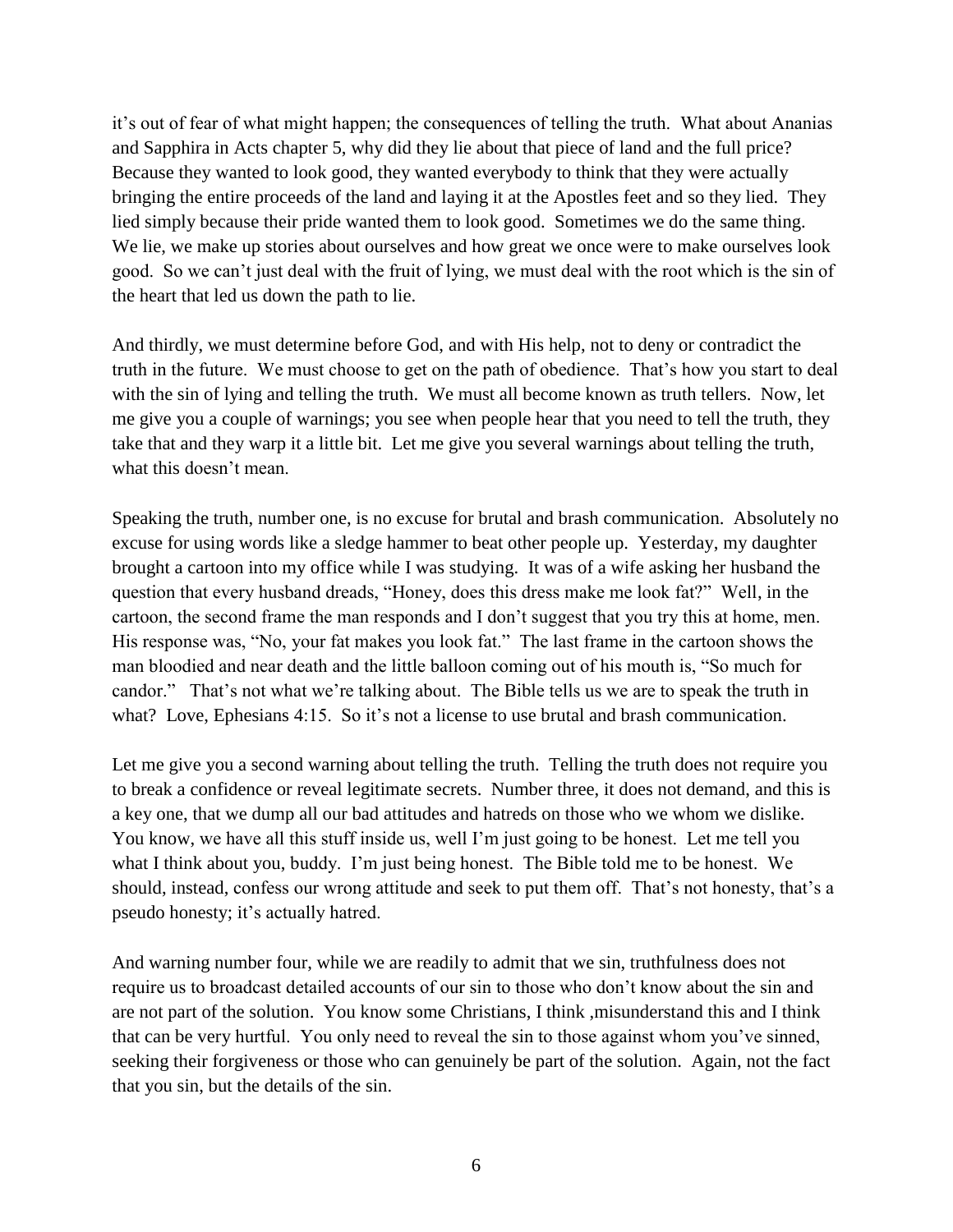Now, notice this command is for all of us. It's for every professing believer. Back in verse 25 he says, "speak truth, each one of you." In context, of course, this is referring to every believer receiving Paul's letter. If you go back to Ephesians chapter 1 verse 1, he wrote "To all the saints who are at Ephesus," so none of us are exempt from this, folks. If you profess to be a believer in Jesus Christ, this is for you. And then the next phrase, "with his neighbor," defines the limits of our responsibility. We're only to speak the truth with our neighbor. Well, who's our neighbor? Jesus defines our neighbor as everybody we come in contact with. So in other words, God demands that every believer's interaction with every person he and he or she encounters be without falsehood and be characterized by the truth.

Why? Well, in context, Paul only gives us one argument for always telling the truth. Notice the end of the verse, "we are members of one another." He relies on that image that he loves, of the church as a body, and like a body has many members, he says listen we're all members of the same body. How can how can one member of the body lie to another member of the body? Not only is lying a violation of God's law, but it causes trouble and friction and conflict in the body.

Chrysostom the first able expositor of the Word back in the early church says said this. "If the eye sees a serpent does it deceive the foot? If the tongue tastes what is bitter, does it deceive the stomach?" Our body ordinarily doesn't see a part of our body doesn't ordinarily deceive the rest of our body. Now there are exceptions, in fact, I was talking with Charlie Yates and he was telling me that there is one situation when your eyes often do lie to you. In certain circumstances as a pilot, your eyes and your entire body becomes convinced that your instruments are in fact wrong and that, while your instruments tell you your plane is flying properly, your eyes and your body tell you the whole sense of what's going on tells you in fact that you are flying upside down. And, of course, if you're a professional pilot you understand this and you simply have to trust your instruments more than you trust your eyes. But occasionally an amateur pilot will trust his eyes with disastrous results. The point is this, our lying to one another is every bit as dangerous and illogical as our eyes purposefully lying to the rest of our physical body. That's the reason Paul gives here.

But there are other compelling biblical arguments for rejecting all forms of lying. Not only that we're members of one another but let me give you, briefly, five biblical arguments against lying. And it's very important that you understand this because it's so much a part of our culture, it's accepted. It happens all around us and we're easily sucked into it. Five more biblical arguments against lying of all forms and the necessity of embracing the truth.

Argument number one: God commands against lying, God commands against lying. We see that here in Ephesians 4, "speak the truth, lay aside falsehood." You see it also in Leviticus 19:11, and a number of other places, Leviticus 19:11, "You shall not deal falsely, nor lie to one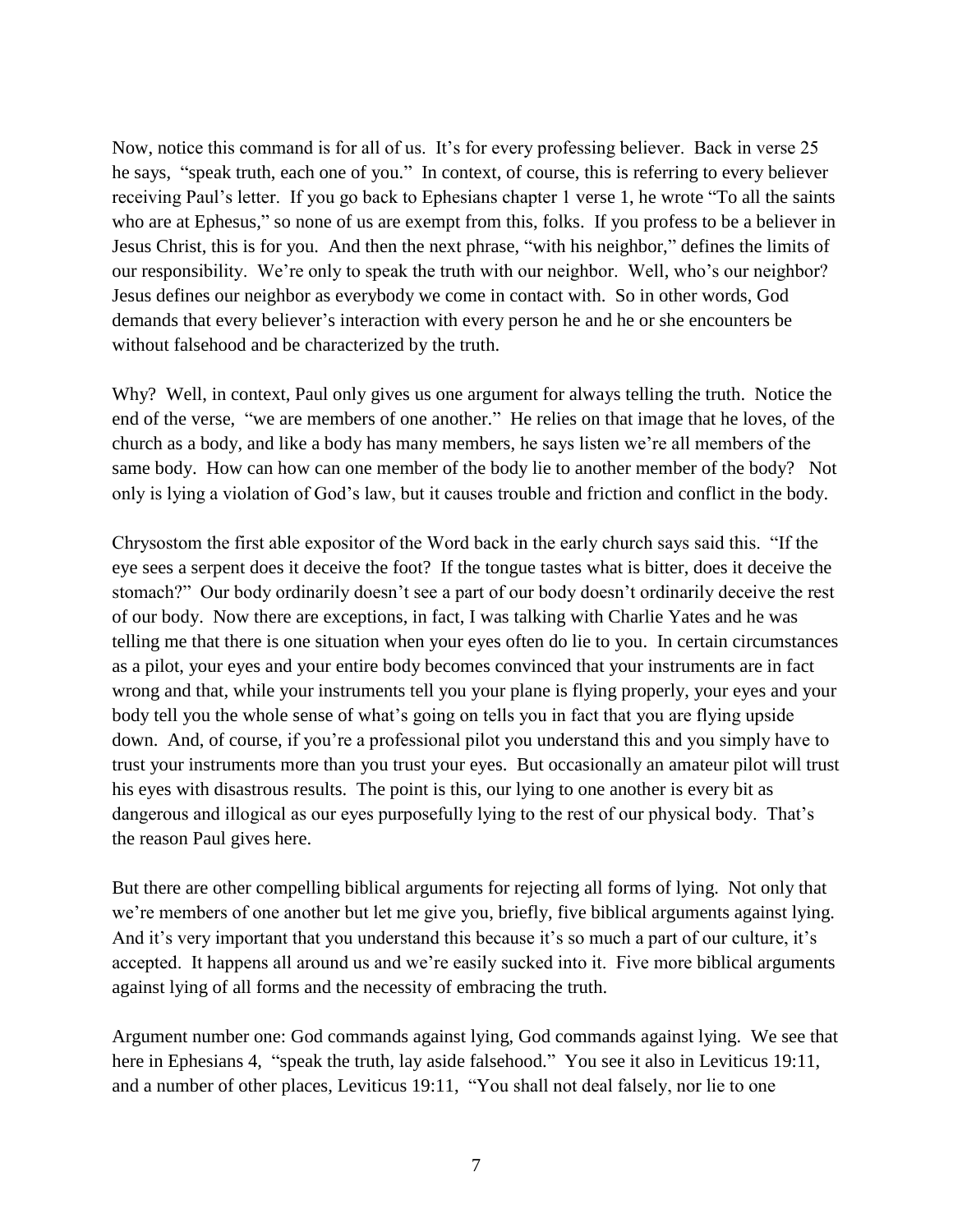another." Over in the parallel passage in Colossians chapter 3, Paul puts it in the negative, verse 9, "Do not lie to one another, since you laid aside the old self with its evil practices." So we're not to lie because God commands that we not lie.

Argument number two and this one is quite interesting. God especially hates this sin. God especially hates it. You see, there's one sense in which all sin is equally repugnant to God; I mean God can't look on any sin with joy. He must deal with it. But there are sins, the Bible tells us, that are that rise above other sins in God's hatred and this is one of them. Let me show you a couple of passages; turn back to Proverbs chapter 6. Proverbs 6:16, "There are six things which the Lord hates, yes, seven which are an abomination to Him." Now, the writer didn't just mess up and write the word six and then wish he'd wrote the word seven. This is a Hebrew way of saying this isn't an all inclusive list. Here are some things but there are other things that could be added to this list as well. But let me give you seven things that God absolutely hates that are an abomination. There is no more profound biblical word to express abhorrence and hatred than that word. God abominates these sins. Look at it. Verse 17, "Haughty eyes," that is human pride; "a lying tongue" is the second sin. When the writer of Proverbs, Solomon in this case, comes back to this again notice he writes, "hands that shed innocent blood, a heart that devises wicked plans, feet that run rapidly to evil." Verse 19, "A false witness who utters lies..." And then finally, "one who spreads strife among brothers." Listen, you want to make God mad? Then lie. It's one of the sins that God especially hates.

Over in chapter 12 of Proverbs, verse 22, "Lying lips are an abomination to the Lord, but those who deal faithfully are His delight." Notice the contrast. You have, on the one hand, those who lie and they are abhorrent to God, no stronger word. On the other end of the spectrum, you have those who deal faithfully, that is those who are truthful in their communication and God finds delight in them. It's impossible to describe two greater poles than that; abhorrent abomination and delight.

A third argument against lying is, not only that God hates it, but the righteous hate it. Throughout the Scripture we learned that those who are truly righteous people hate this sin. Let me give you a couple of examples. In Psalm 101, David is describing, humanly speaking, his integrity; the integrity of his heart before the Lord, the fact that he was what he appeared to be. And as he lists that integrity and the elements of it, listen to one of the elements he includes in verse 7. David says, "He who practices deceit shall not dwell within my house." In other words, I'm not going to befriend and coddle and take care of a deceiver and

"he who speaks falsehood, shall not maintain his position before me." David said there's nobody around me that going to be known for lying. It's not going to happen. I hate it. In Proverbs 13:5 we read, "A righteous man hates falsehood." If you are righteous, if God has changed you, then you have a hatred for this sin.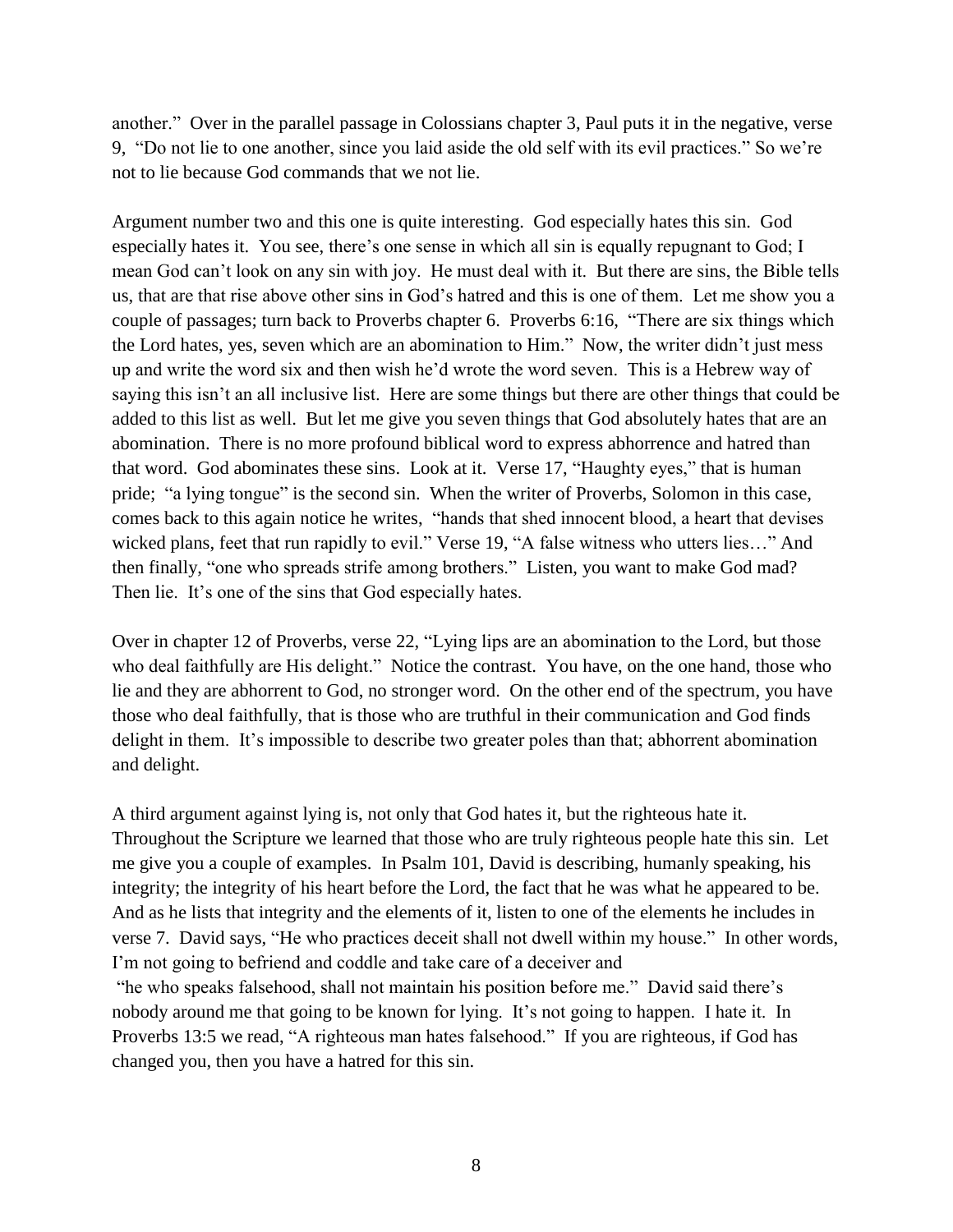Argument number four: liars will be found out and punished. Look at Proverbs 12, Proverbs 12:19, the Proverbs says, "Truthful lips will be established forever…" Lips that speak the truth, the person who has truthful lips will be established forever. There's stability, there's endurance, but, "a lying tongue is only for a moment." Now I think there are two points the Proverbs is making. I think one of them is that the person who doesn't lie can rest at night and can live in stability because there's nothing to be uncovered; whereas the person who lives in a lie has to always be concerned that that's going to come out and that his secrets only going to last for a moment. But I think there's also the implication of eternity as well. Look at Proverbs 19 verse 5; Proverbs 19 verse 5 makes the same point, "A false witness will not go unpunished, and he who tells lies will not escape."

Usually in this life, a person who makes a habit of lying is found out. But if not in this life, certainly no liars will scoot past God's throne of justice. No one will deceive God. No one will scoot past that encounter. And so all liars will be found out and punished.

The fifth argument and I think the most chilling, the most profound is there will be no liars in heaven; there will be no liars in heaven. Look at Revelation 21. I can't turn to these chapters and these passages with out remembering that it was these very verses that God used to bring me to faith in Jesus Christ. It's probably the first time I ever heard a true expository sermon and a visiting pastor was in our little country church and he was he was speaking to Christians. There was a small group of Christians gathered there that night. My dad was the music director and so I had to be there. And he was encouraging Christians and it was a very encouraging message for them. But for one young man it wasn't. I was 18 years old. I had made a couple of professions of faith. I had been baptized a couple of times. Told everybody I was a Christian and these verses just absolutely opened my heart and exposed me before God. Showed me what I was and that I had no hope of heaven.

Revelation 21 verse 8,"But for the cowardly and unbelieving and abominable and murderers and immoral persons and sorcerers and idolaters…" What a terrible list and watch this, "and all liars, their part will be in the lake that burns with fire and brimstone, which is the second death." Verse 27 of the same chapter speaking about the heavenly Jerusalem, "nothing unclean, and no one who practices abomination and lying, shall ever come into it, but only those whose names are written in the Lamb's book of life." Verse 15 of chapter 22, "Outside…" [outside of all that's blessed, outside of heaven, outside of eternity with God]- "Outside are the dogs and the sorcerers and the immoral persons and the murderers and the idolaters," and watch this, "and everyone who loves and practices lying."

Listen, if you're here this morning, whatever your profession may be, if you love and practice lying, if this is the pattern of your life then you're not in Christ and you will not be in heaven and your only hope is to turn in faith and repentance and ask God to give you a new heart because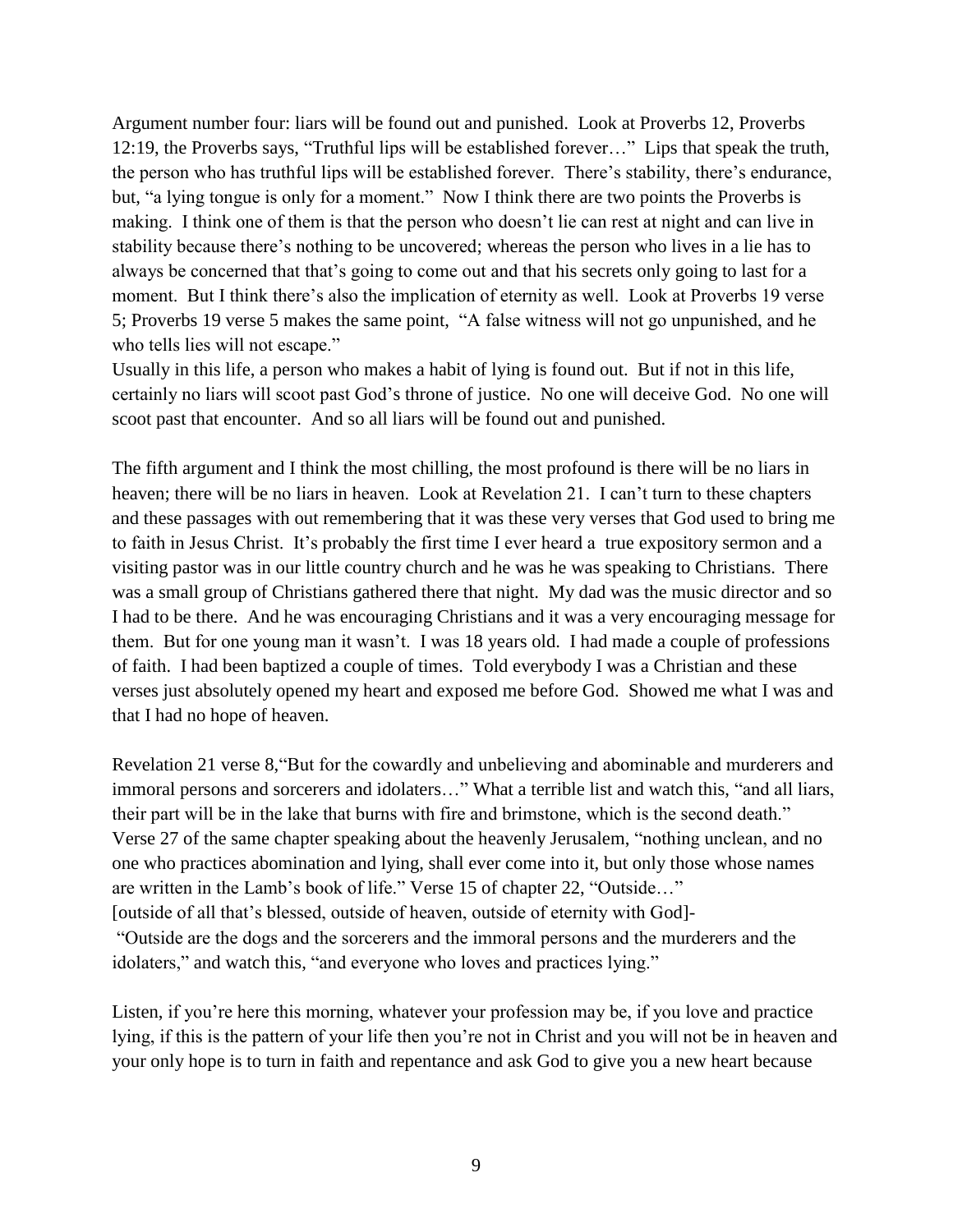your part apart from the work of God's grace as Revelation 21 says, your part will be in lake which burns with fire forever. Those are the reasons we must not cater to lying.

Now most of us here are believers. How does this apply for us? Well, I am convinced that this sin of lying is a special temptation throughout the South and Texas. I've thought about this a lot because, you see, where ever people care about being courteous and polite, which is a good thing, it's easy to be tempted to go the next step and to shade the truth or to contradict the truth in order to be polite. And I think this sin that permeates our culture and we all see it around us also seeps into the church and our interaction with each other. So let's ask this question: When are we most tempted to lie or distort the truth in our act in our interactions with each other in the context of the church?

I jotted down four reasons that I think we often are tempted. Number one, perhaps the most common, to keep from offending others, to keep from offending others. This has a lot of different ways it shows itself. Sometimes we fail to confront sin in others because we don't want to offend them. This is why so few churches in the South practice church discipline because what could be more impolite than telling somebody they're a sinner and reading their name in front of the congregation? How rude! We tell people what we think they want to hear rather than the truth because we're afraid the truth, even spoken in love, will be offensive.

Another reason that we lie in the church I think, a second reason is to make others like us. Now there's nothing wrong with wanting to be liked. That's a common human thing. I mean it would be something wrong with you if you wanted people to dislike you. The problem is what are you willing to do to accomplish that? If you're willing to sin to accomplish that, it's a problem. It's wrong, it's become an idol. And sometimes we do this. We flatter people or use our mouths in other ways to distort the truth in order to win the affections of people.

A third reason we're tempted to lie in the church is to avoid conflict, is to avoid conflict. I've personally seen this happen in churches throughout the South and I know our church isn't exempt as well. Here's how it happens. You know several people, several Christian people are together discussing an issue perhaps informally, perhaps in a meeting various contexts. One or two speak out and they tell what they would like to see done. The others in the group, standing out in the foyer talking, all shake their heads and nod affirmingly, yes that's a good idea, but of course, they say nothing. And then they leave and they tell their friends about how much they disagree. All the time they're nodding their heads in the affirmative. Now why didn't those Christians speak up? Because they didn't want to cause conflict; they didn't want to create potential disagreement so instead they were tempted to dishonesty. If you find yourself doing that it may very well be dishonesty.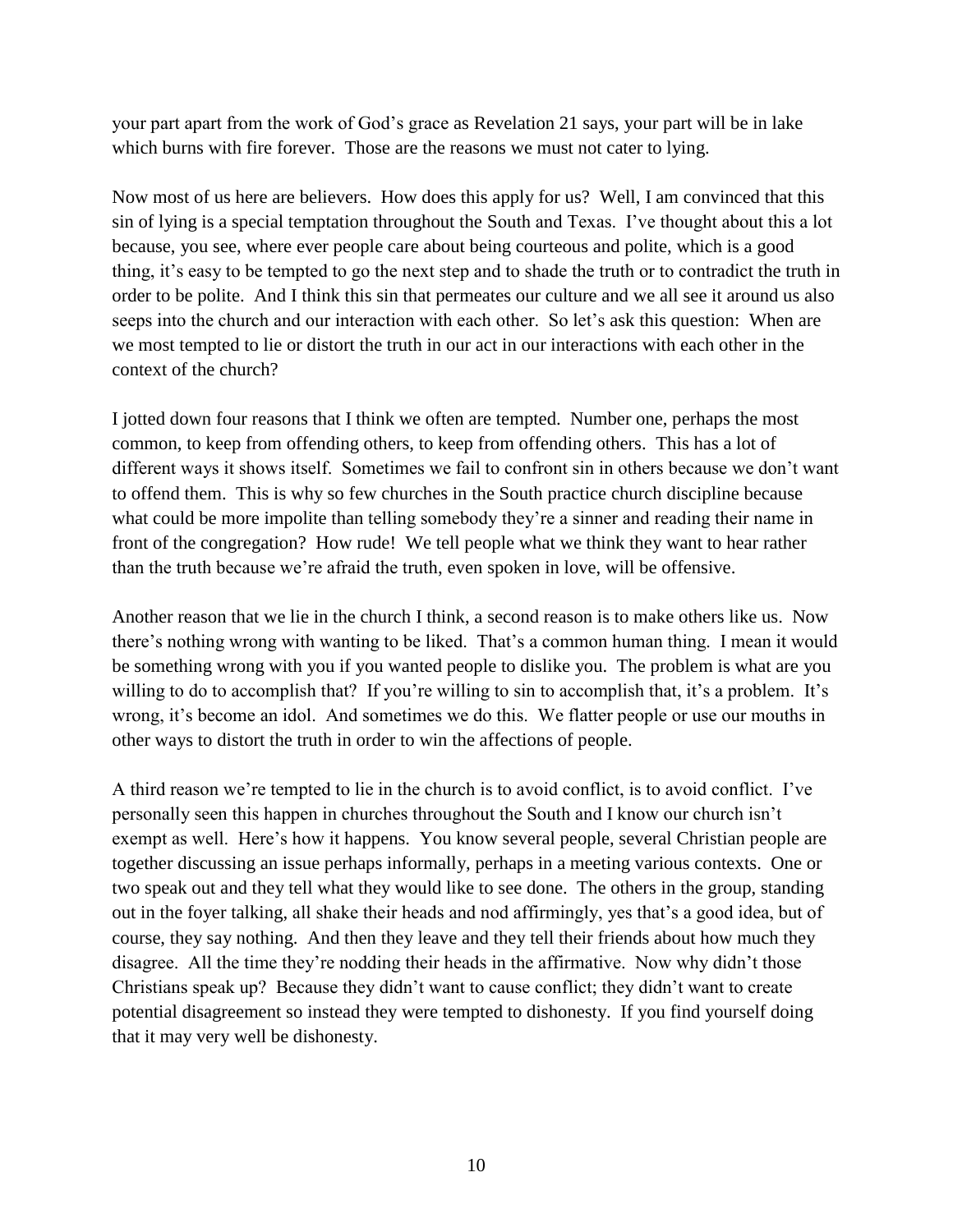Now there's a fourth reason we are tempted to lie in the church and that is out of fear. We just don't know how other people are going to respond to the truth and so we shade it a little bit. We tilt it a little bit. We cannot do these things. We must lay aside all forms of falsehood and be speaking the truth with one another and yes, in love. And, by the way, let me give the balance you see in our culture here in Texas and throughout the South, there's this sort of cultural tendency to be too polite and therefore to shade the truth, well, the other side is no better. You know there're other cultures that some of us are from like California that tend to be too brusque and too eager to speak everything that's on your mind. That's not good either, the truth is somewhere in between where we're willing to speak the truth in love, and in grace for the good of the one who hears.

We must not allow the mindset of the culture in which we live to push us into its mold. If you're tempted to lie or to deceive, to keep from offending others, to make others like you, to avoid conflict or out of fear, recognize that that is a clear violation of the command of our Lord. Listen folks, our speech should be gracious and courteous and polite, but it must always be the truth spoken in love. Paul says, "therefore laying aside falsehood, speak truth each one of you with his neighbor, for we are members of one another." You want some good news? Here's the good news. Our God never lies because He is the truth. Numbers 23 verse 19, "God is not a man, that He should lie … has He said it and will He not do it? Or has he spoken, and will He not make it good?" Titus 1:2, we have "the hope of eternal life which God, who cannot lie promised long ages ago." Hebrews 6:18, "It is impossible for God to lie." And of course our Lord said of Himself in John 14:6, "I am the way, the truth, and the life; no one comes to the Father, but by Me."

Here's the good news and the great encouragement. God has always told you exactly what He thinks. You can pick up His word and know that if He's made you a promise, that promise will never change. God thinks about you exactly as He said He does in His word. That means if you're in Christ, He has set His love upon you. He has forgiven you. He has justified you. You will always be in the presence of our God in this life and death is not the end. It's not final. To be absent from the body is to be present with the Lord and we will live with Him forever and He will spend eternity lavishing us with His grace. He will forever and has forever accepted us if we're in Christ.

I love the quote from Charles Spurgeon. I came across it in college and it has remained I think my favorite quote throughout the years. In a message called, "When I See the Blood" based on the Passover; when I see the blood I will pass over you. He says this, listen carefully; here's our hope: "God cannot, and here we speak with reverence to the everlasting God, cannot reject a sinner who pleads the blood of Christ for if He did so, it were to deny Himself. He never can revoke that divine acceptance of the resurrection and if you go to God, my hearer, pleading